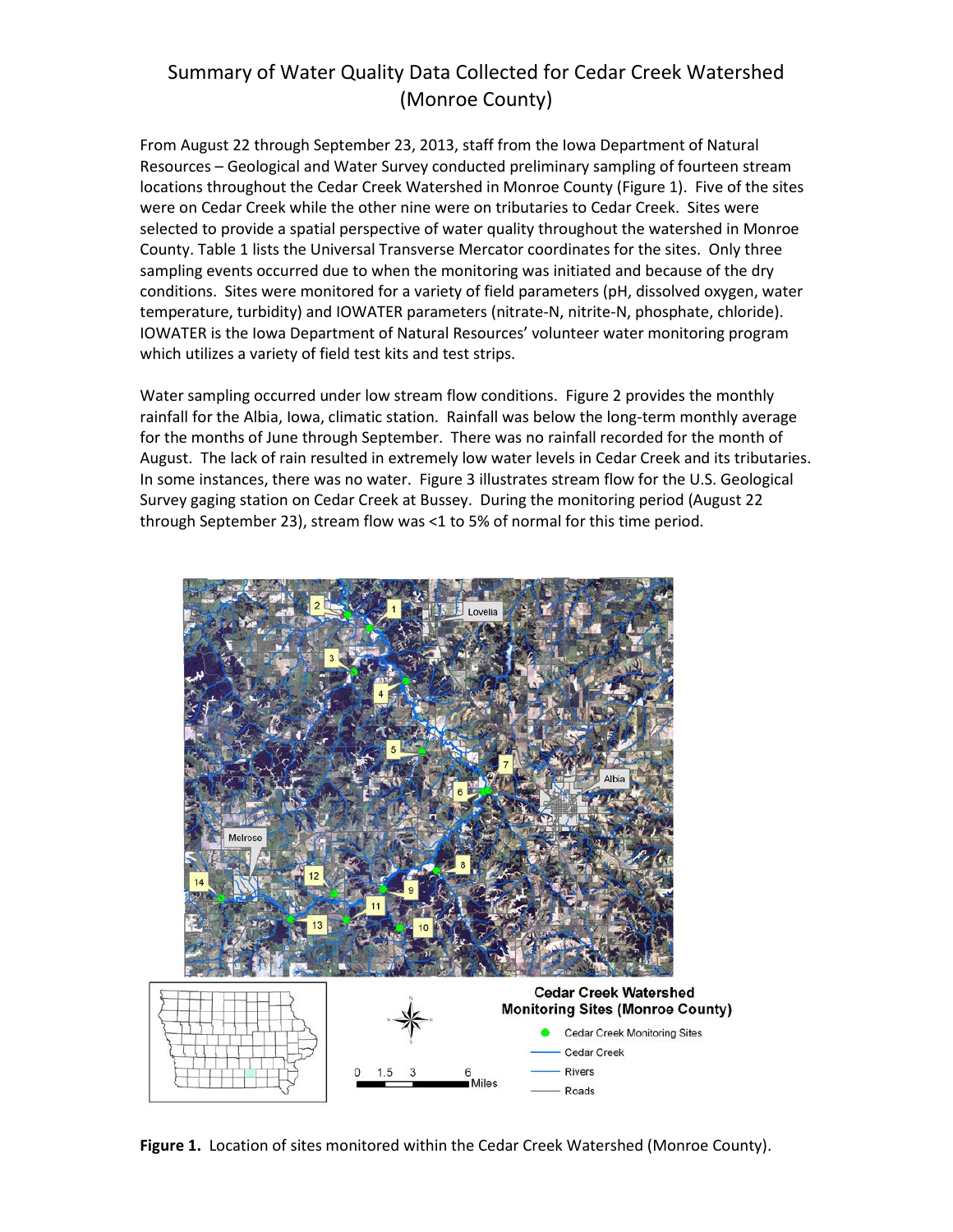| <b>Site</b>    | Site Location                           | <b>UTMX</b> | <b>UTMY</b> | Tributary versus |  |
|----------------|-----------------------------------------|-------------|-------------|------------------|--|
| Number         |                                         | (meters)    | (meters)    | Main Stem        |  |
| 1              | Cedar Creek 120th St. (outside Lovilia) | 503869      | 4553424     | Main Stem        |  |
| $\overline{2}$ | Whipporwill Creek 565 Tr                | 502400      | 4554275     | Tributary        |  |
| 3              | White Creek 139th Tr                    | 502843      | 4550528     | Tributary        |  |
| 4              | Cedar Creek 139th Tr                    | 506214      | 4549938     | Main Stem        |  |
| 5              | Bee Branch 170th                        | 507266      | 4545305     | Tributary        |  |
| 6              | Cedar Ck 188th Tr                       | 511302      | 4542731     | Main Stem        |  |
| 7              | Coal Creek 188th Tr                     | 511617      | 4542822     | Tributary        |  |
| 8              | Inghram Branch 218th St.                | 508256      | 4537544     | Tributary        |  |
| 9              | Cedar Creek 227th St.                   | 504734      | 4536351     | Main Stem        |  |
| 10             | Unnamed Creek at 328th Tr               | 505825      | 4533803     | Tributary        |  |
| 11             | Unnamed Creek at 328th Tr               | 502357      | 4534318     | Tributary        |  |
| 12             | Unnamed Creek at 225th St.              | 501525      | 4536050     | Tributary        |  |
| 13             | Unnamed Creek 235th Tr                  | 498682      | 4534349     | Tributary        |  |
| 14             | Cedar Creek 510th Tr                    | 494132      | 4535765     | Main Stem        |  |

**Table 1.** Location of sites monitored as part of the Cedar Creek Watershed.

# Monthly Rainfall



Figure 2. Monthly rainfall for Albia, Iowa. Source: [http://average](http://average-rainfall.weatherdb.com/l/526/Albia-Iowa)[rainfall.weatherdb.com/l/526/Albia-Iowa;](http://average-rainfall.weatherdb.com/l/526/Albia-Iowa) accessed December 20, 2013.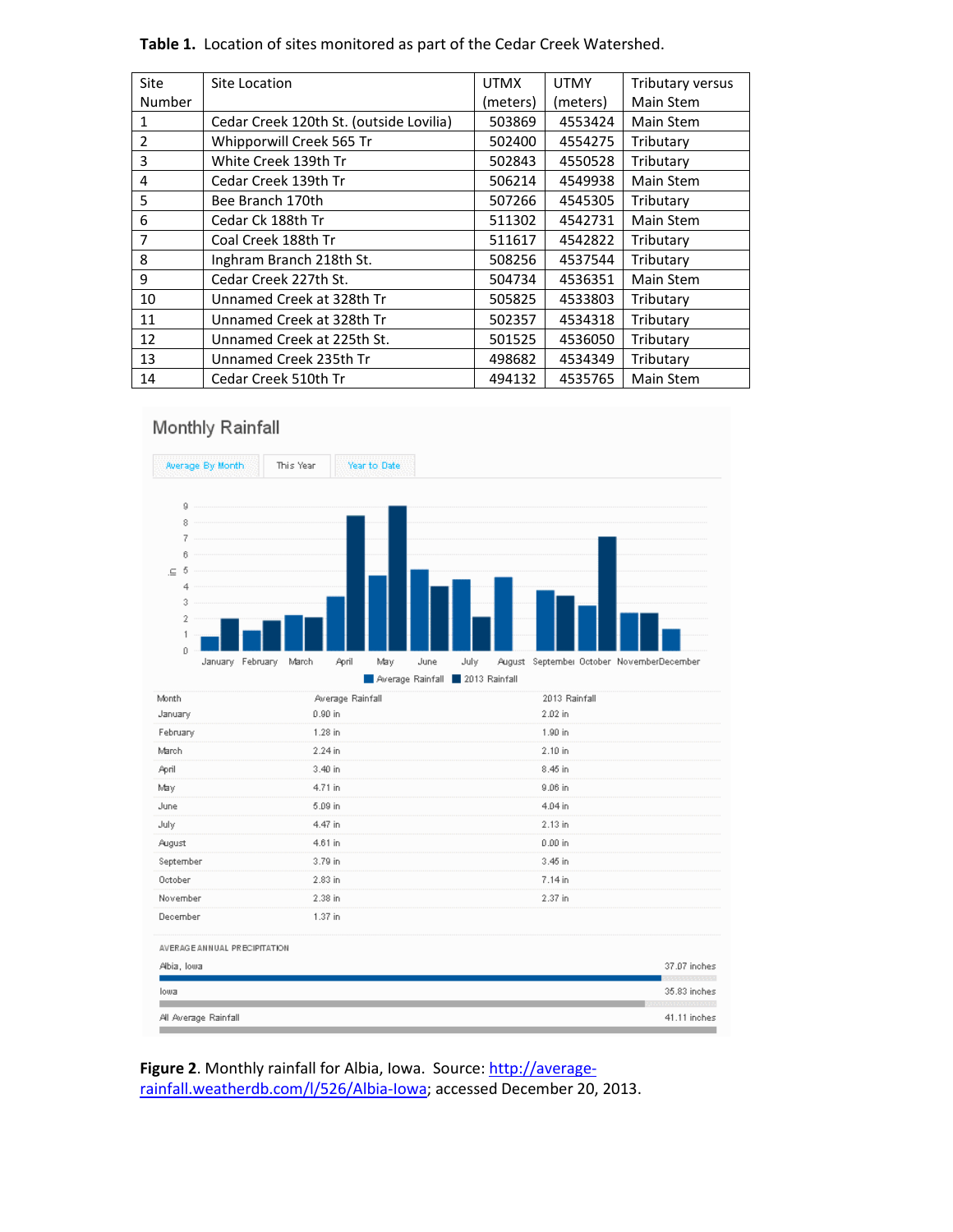

**Figure 3.** Discharge for Cedar Creek at Bussey. Gray shaded area represents the period of water testing.

#### **WATER QUALITY RESULTS**

Table 2 summarizes the water quality data collected from August 22 through September 23, 2013, for the Cedar Creek watershed in Monroe County. Sites 5, 8, 10, 11, 12, 13, and 14 were never sampled, as the sites either had no water or water conditions were stagnant. On August 22, seven sites were sampled, while three were on September 10, and six on September 23.

|                                           |            | Method                       | # of    | Min   |      | Percentiles |       | Max   |  |  |  |
|-------------------------------------------|------------|------------------------------|---------|-------|------|-------------|-------|-------|--|--|--|
|                                           | Unit       |                              | samples | Value | 25th | 50th        | 75th  | Value |  |  |  |
| <b>Field Parameters - Field Meters</b>    |            |                              |         |       |      |             |       |       |  |  |  |
| Dissolved Oxygen                          | mg/L       | Field Meter                  | 16      | 3     | 3.7  | 4.9         | 5.8   | 6.4   |  |  |  |
| pH                                        | pH units   | <b>Field Meter</b>           | 16      | 7.3   | 7.6  | 7.8         | 7.8   | 8     |  |  |  |
| Turbidity                                 | <b>NTU</b> | <b>Field Meter</b>           | 16      | 1.79  | 7.19 | 13.8        | 16.35 | 29.6  |  |  |  |
| Water<br>Temperature                      | degrees C  | Thermometer -<br>Field       | 16      | 14.5  | 17.9 | 20.8        | 22.6  | 27.5  |  |  |  |
| <b>Field Parameters - IOWATER Methods</b> |            |                              |         |       |      |             |       |       |  |  |  |
| Chloride                                  | mg/L       | <b>IOWATER Test</b><br>strip | 16      | $29$  | $29$ | $29$        | $29$  | 35    |  |  |  |
| Nitrate-N                                 | mg/L       | <b>IOWATER Test</b><br>strip | 16      | 0     | 0    | $\mathbf 0$ | 0     | 0     |  |  |  |
| Nitrite-N                                 | mg/L       | <b>IOWATER Test</b><br>strip | 16      | 0     | 0    | $\mathbf 0$ | 0     | 0     |  |  |  |
| Phosphate                                 | mg/L       | <b>IOWATER Test</b><br>strip | 16      | 0     | 0    | 0           | 0.1   | 0.1   |  |  |  |

**Table 2.** Cedar Creek Sampling Results – 2013.

mg/L = milligrams per liter (or parts per million - ppm)

NTU = Nephelometric Turbidity Units

Note: Sites were sampled three times (August 22, September 10, and September 23) in 2013, with some sites never being sampled due to no water. Sampling occurred under abnormally dry conditions.

# *Dissolved Oxygen*

Dissolved oxygen is necessary for nearly all aquatic life to survive. Dissolved oxygen in water bodies can be affected by water temperature, season, time of day, stream flow, aquatic plants, dissolved or suspended solids, and human impacts. Iowa has a warm water standard of 5 milligrams per liter (mg/L) which is intended to protect aquatic life. A few of the samples collected from sites in the Cedar Creek watershed fell below the 5 mg/L standard (Table 2 and Figure 4). The time of year, very low stream flow conditions, and warm water temperatures all likely contributed to these low results. Dissolved oxygen levels were lower than those measured in streams statewide during this time (Figure 4).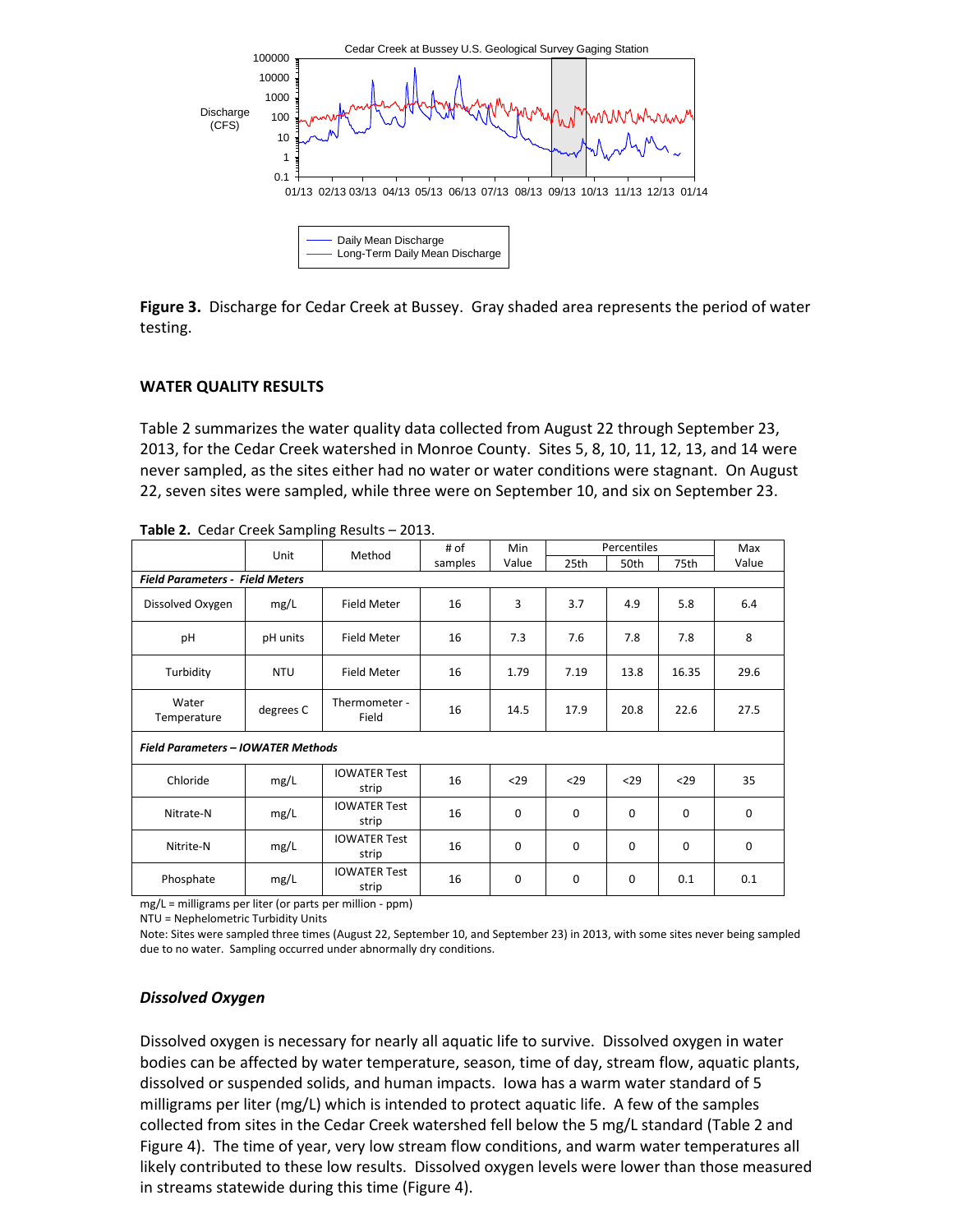

**Figure 4.** Box plots comparing water quality results for August and September 2013 from the Cedar Creek watershed compared to a network of 76 streams statewide that were monitored during the same months.

# *pH*

pH is a measure of a water's acid/base content and is measured in pH units on a scale of zero to 14. A pH of seven is neutral, while a pH greater than seven is basic/alkaline and a pH less than seven is acidic. The pH level of surface water is influenced by the concentration of acids in rain and the types of soils and bedrock in an area. Typical pH levels for streams in Iowa are 8.0 to 8.4. Iowa has a pH water quality standard for aquatic life of 6.5 to 9.0. pH measured in the Cedar Creek watershed ranged from 7.3 to 8 (Table 2 and Figure 4), all within the acceptable aquatic life water quality standard. Cedar Creek pH levels tended to be lower than those measured in streams statewide (Figure 4).

# *Turbidity*

Turbidity is a measure of the ability of light to penetrate through water. Turbidity is measured in Nephelometric Turbidity Units (NTUs). Higher turbidity values indicate more turbid samples. Turbidity is affected by the amount of suspended material in water. More material means less light can pass through, resulting in a more turbid sample. Suspended materials include soil, algae, plankton, and microbes. Typical turbidity levels for Iowa streams generally vary from 5.7 to 39 NTU with higher values often associated with rainfall/runoff events. Turbidity for Cedar Creek watershed ranged from 1.79 to 29.6 NTU (Table 2 and Figure 4). Turbidity values were similar to those measured in streams statewide during August and September 2013 (Figure 4).

#### *Water Temperature*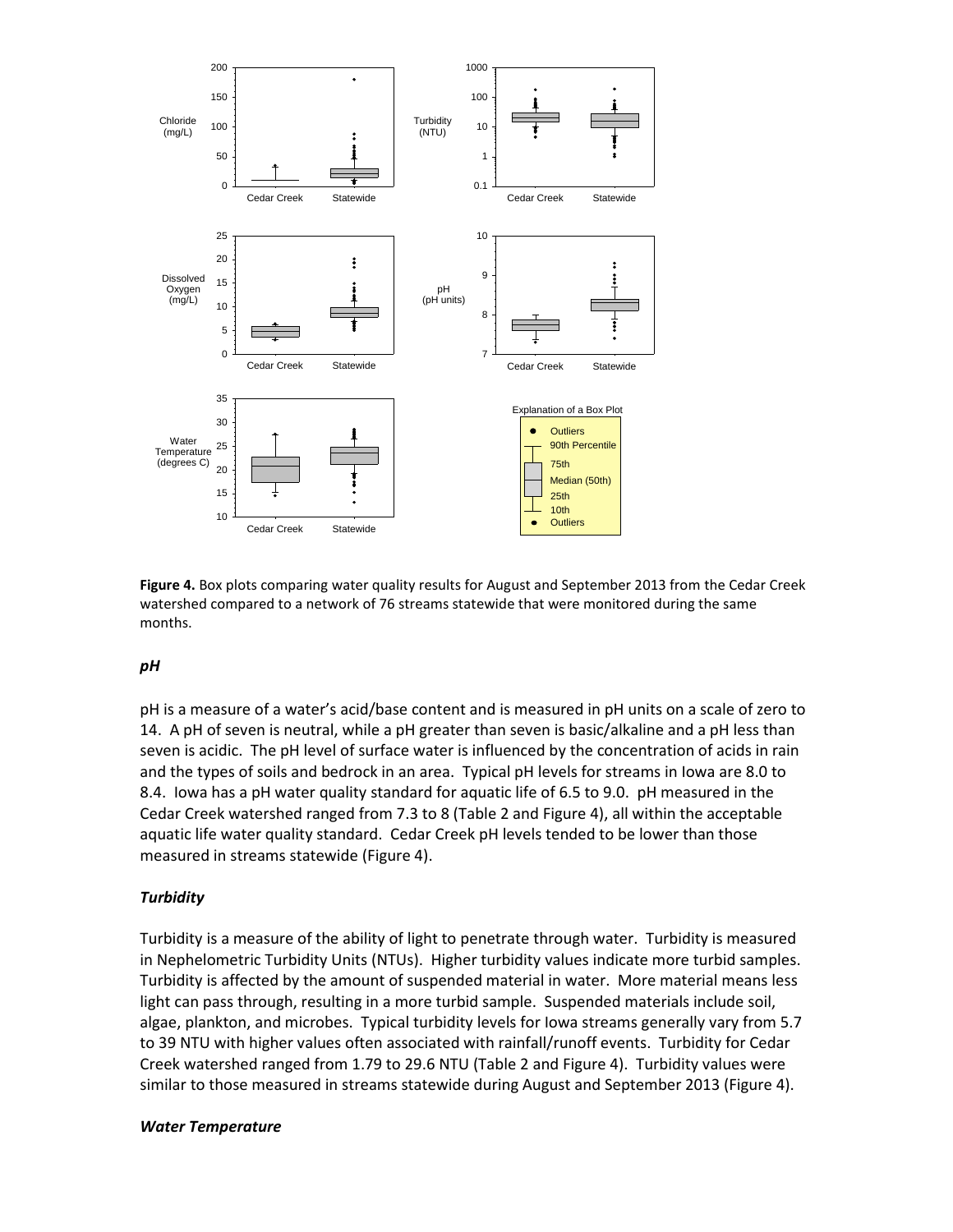Many of the chemical, physical, and biological characteristics of a stream are directly affected by water temperature. Water temperature impacts the amount of oxygen dissolved in water, the rate of photosynthesis by algae and aquatic plants, and the metabolic rates of aquatic animals. Water temperatures for Cedar Creek watershed ranged from 14.5 to 27.5 Celsius and were cooler than temperatures measured in streams statewide (Table 2 and Figure 4).

# *Chloride*

Chloride is a chemical found in salts and which is easily dissolved in water. In natural waters, elevated chloride may indicate human or animal waste inputs. During winter months, elevated chloride levels in streams may be from road salt runoff. Chloride is a conservative tracer in that it does not react chemically or biologically. Typical chloride concentrations in Iowa streams vary from 16 to 29 mg/L. Chloride in the Cedar Creek watershed ranged from <29 to 35 mg/L and were lower than levels in streams statewide (Table 2 and Figure 4).

# *Nitrate-N and Nitrite-N*

Nitrate and nitrite are two forms of nitrogen. Nitrate is very easily dissolved in water and is more common in streams. Sources of nitrate include soil organic matter, animal wastes, decomposing plants, sewage, and fertilizers. Because nitrate is very soluble in water, it can move readily into streams. Nitrite is another form of nitrogen that is rare because it is quickly converted to nitrate or returned back to the atmosphere as nitrogen gas. Iowa's drinking water standard for nitrate-N is 10 milligrams per liter (mg/L). Neither nitrate-N nor nitrite-N was detected in any of the samples collected in the Cedar Creek watershed. Nitrate-N concentrations tend to be lower in the late summer and fall do to the lack of sources and lower rainfall during this time of year.

# *Phosphate*

Phosphate is an essential nutrient for plants and animals and is usually present in natural waters attached to sediment, in organic material, and dissolved in water. There are natural sources of phosphorus, such as certain soils and rocks, but most elevated levels of phosphorus are caused by human activities (i.e., human, animal and industrial wastes; fertilizer runoff). Excess phosphorus in water speeds up plant growth, causes algal blooms, and can result in low dissolved oxygen conditions. Typical phosphorus concentrations in Iowa rivers range from 0.11 to 0.34 mg/L. Phosphorus concentrations in the Cedar Creek watershed ranged from 0 to 0.1 mg/L.

# *Cedar Creek at Bussey Long-Term Monitoring Site*

Since January 2000, Cedar Creek at Bussey in Marion County has been monitored monthly as part of the Iowa Department of Natural Resources stream monitoring program. This site is located downstream of the sites monitored in Monroe County. Figure 5 compares the water quality results from Cedar Creek at Bussey for 2013 to the long-term median monthly values based on data collected from this site from 2000 through 2012. In spite of the dry conditions and low water levels in 2013, concentrations or levels for many of the parameters for August and September were similar to historic levels. Exceptions include turbidity and total phosphate for 2013 which were lower than the long-term medians for these particular months.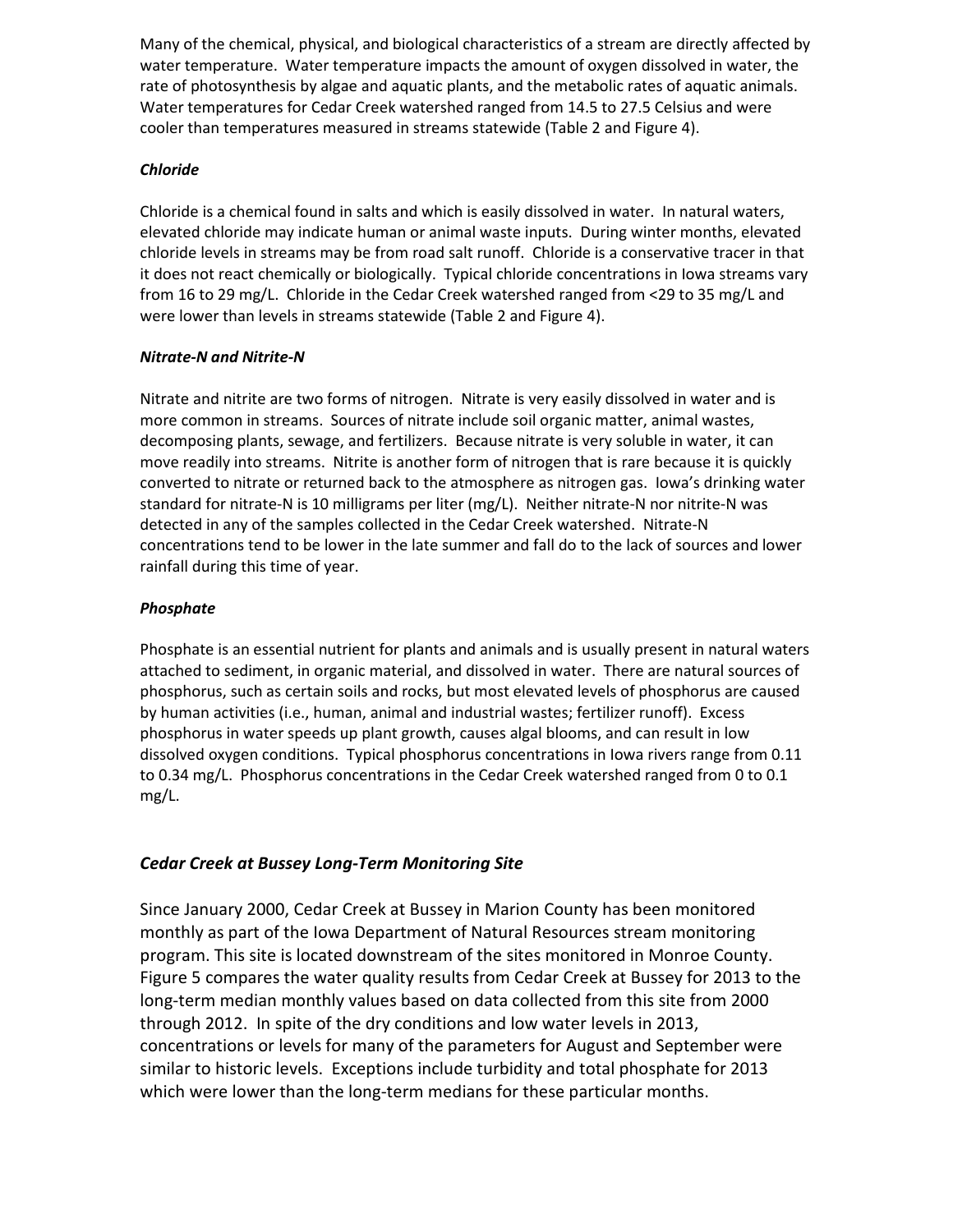

**Figure 5.** Time series graphs of monthly water quality results for Cedar Creek at Bussey (Marion County). Displayed are the results for 2013 compared to the monthly median levels based on 2000 through 2012 data.

*Prepared by Lynette Seigley Iowa Department of Natural Resources Date: December 23, 2013*